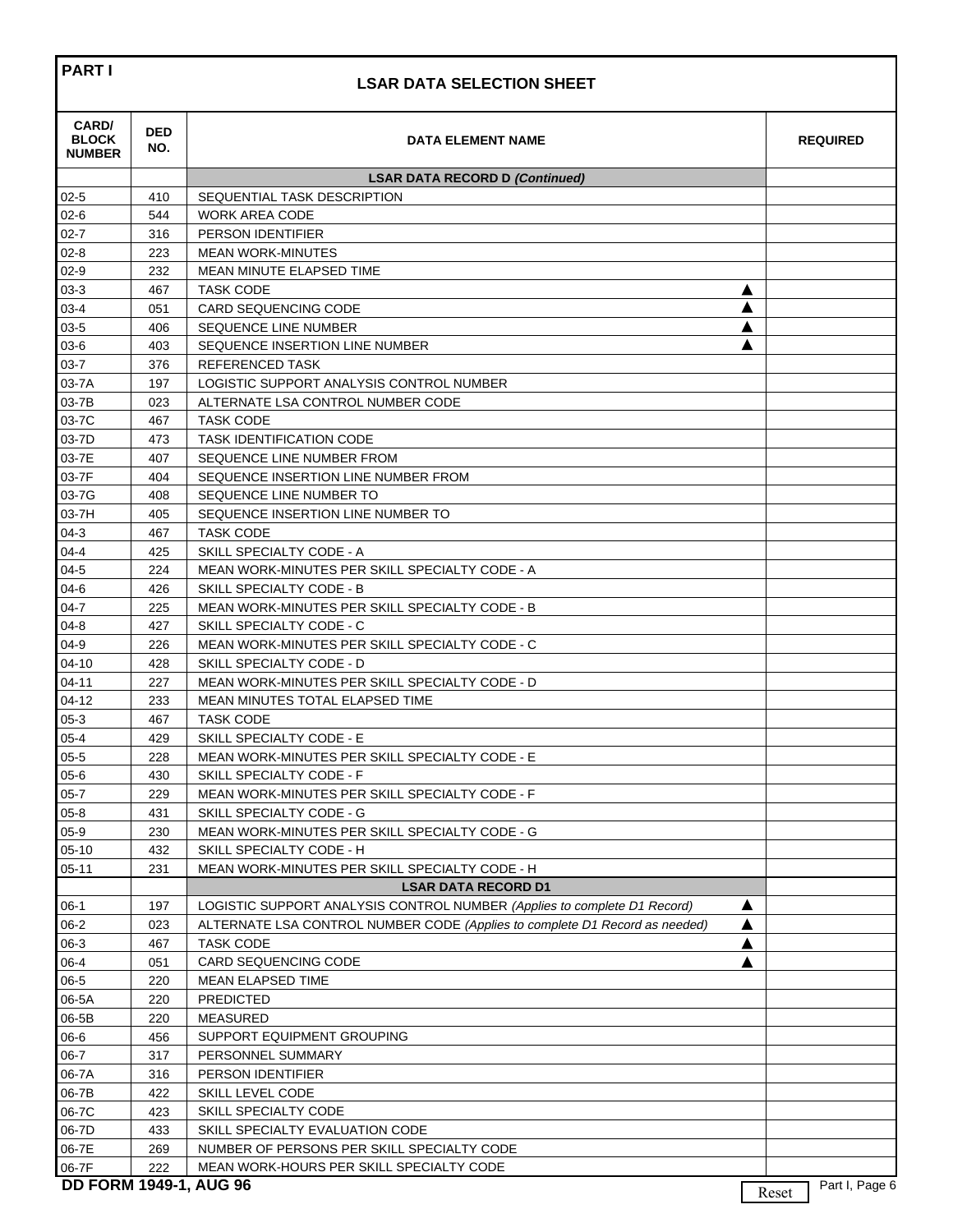## **LSAR DATA SELECTION SHEET**

| CARD/<br><b>BLOCK</b><br><b>NUMBER</b> | <b>DED</b><br>NO. | <b>DATA ELEMENT NAME</b>                                                   |   |       | <b>REQUIRED</b> |
|----------------------------------------|-------------------|----------------------------------------------------------------------------|---|-------|-----------------|
|                                        |                   | <b>LSAR DATA RECORD D1 (Continued)</b>                                     |   |       |                 |
| 06-7F-1                                | 222               | PREDICTED MEAN WORK-HOURS                                                  |   |       |                 |
| 06-7F-2                                | 222               | <b>MEASURED WORK-HOURS</b>                                                 |   |       |                 |
| 06-7G                                  | 468               | <b>TASK CONDITION</b>                                                      |   |       |                 |
| 06-7H                                  | 313               | PERFORMANCE STANDARDS                                                      |   |       |                 |
| 06-71                                  | 405               | <b>TRAINING RECOMMENDATION</b>                                             |   |       |                 |
| 06-7J                                  | 503               | <b>TRAINING RATIONALE</b>                                                  |   |       |                 |
| 06-7K                                  | 502               | <b>TRAINING LOCATION RATIONALE</b>                                         |   |       |                 |
| 06-7L                                  | 469               | <b>TASK CRITICALITY</b>                                                    |   |       |                 |
| $07-3$                                 | 467               | <b>TASK CODE</b>                                                           | ▲ |       |                 |
| $07 - 4$                               | 460               | SUPPORT ITEM SEQUENCE CODE                                                 |   |       |                 |
| $07 - 5$                               | 372               | <b>REFERENCE NUMBER</b>                                                    |   |       |                 |
| $07 - 6$                               | 421               | SIGNIFICANT CHARACTER CODE                                                 |   |       |                 |
| $07 - 7$                               | 175               | <b>ITEM CATEGORY CODE</b>                                                  |   |       |                 |
| $07 - 8$                               | 181               | <b>ITEM NAME</b>                                                           |   |       |                 |
| $07-9$                                 | 354               | <b>QUANTITY PER TASK</b>                                                   |   |       |                 |
| $07-10$                                | 524               | <b>UNIT OF MEASURE</b>                                                     |   |       |                 |
| $07 - 11$                              | 152               | HARDNESS CRITICAL ITEM                                                     |   |       |                 |
|                                        |                   | <b>LSAR DATA RECORD E</b>                                                  |   |       |                 |
| $01 - 1$                               | 197               | LOGISTIC SUPPORT ANALYSIS CONTROL NUMBER (Applies to complete E Record)    | ▲ |       |                 |
| $01 - 2$                               | 023               | ALTERNATE LSA CONTROL NUMBER CODE (Applies to complete E Record as needed) | ▲ |       |                 |
| $01-3$                                 | 106               | END ITEM ACRONYM CODE                                                      |   |       |                 |
| $01 - 4$                               | 139               | FEDERAL SUPPLY CODE FOR MANUFACTURERS                                      |   |       |                 |
| $01 - 5$                               | 098               | DRAWING CLASSIFICATION                                                     |   |       |                 |
| $01 - 6$                               | 411               | SERIAL NUMBER EFFECTIVITY                                                  |   |       |                 |
| $01 - 7$                               | 213               | <b>MANUFACTURER'S PART NUMBER</b>                                          |   |       |                 |
| $01 - 8$                               | 421               | SIGNIFICANT CHARACTER CODE                                                 |   |       |                 |
| $01 - 9$                               | 192               | LINE ITEM NUMBER                                                           |   |       |                 |
| $01 - 10$                              | 421.1             | <b>SKETCH</b>                                                              |   |       |                 |
| $01 - 11$                              | 337.1             | PROGRAM SUPPORT INVENTORY CONTROL POINT                                    |   |       |                 |
| $01 - 12$                              | 535               | UPDATE CODE (Applies to E, E1 and E2 Records)                              | A |       |                 |
| $02-3$                                 | 458               | SUPPORT EQUIPMENT RECOMMENDATION DATA NUMBER                               |   |       |                 |
| $02 - 4$                               | 449.1             | <b>STATUS</b>                                                              |   |       |                 |
| $02 - 5$                               | 394.1             | <b>REVISION</b>                                                            |   |       |                 |
| $02 - 6$                               | 005.1             | <b>ACTION DATE</b>                                                         |   |       |                 |
| $02 - 7$                               | 450.1             | SUBMITTAL DATE                                                             |   |       |                 |
| $02 - 8$                               | 437.1             | SPARE FACTOR                                                               |   |       |                 |
| $02-9$                                 | 394.2             | REVOLVING ASSETS                                                           |   |       |                 |
| $02 - 10$                              | 447.1             | STANDARD INTERSERVICE AGENCY SERIAL CONTROL NUMBER                         |   |       |                 |
| $02 - 11$                              | 253.1             | MOBILE FACILITY CODE                                                       |   |       |                 |
| $02 - 12$                              | 414               | <b>SERVICE</b>                                                             |   |       |                 |
| $02 - 13$                              | 065               | CONTRACTOR FURNISHED EQUIPMENT/GOVERNMENT FURNISHED EQUIPMENT              |   |       |                 |
| $02 - 14$                              | 063               | <b>CONTRACT NUMBER</b>                                                     |   |       |                 |
| $02 - 15$                              | 175               | <b>ITEM CATEGORY CODE</b>                                                  |   |       |                 |
| $03-3$                                 | 211               | MANAGING COMMAND/AGENCY                                                    |   |       |                 |
| $03 - 4$                               | 003.1             | ACQUISITION DECISION OFFICE                                                |   |       |                 |
| $03 - 5$                               | 196.1             | LOGISTIC DECISION OFFICE                                                   |   |       |                 |
| $03-6$                                 | 336.1             | PROGRAM ELEMENT                                                            |   |       |                 |
| $03 - 7$                               | 134               | <b>FAMILY GROUP</b>                                                        |   |       |                 |
| $03 - 8$                               | 148               | <b>GENERIC CODE</b>                                                        |   |       |                 |
| $03 - 9$                               | 196               | LOGISTICS CONTROL CODE                                                     |   |       |                 |
| 03-10                                  | 102               | <b>ECONOMIC ANALYSIS</b>                                                   |   |       |                 |
| $03 - 11$                              | 256               | MODIFICATION OR CHANGE                                                     |   |       |                 |
| 03-12                                  | 198               | LOGISTIC SUPPORT ANALYSIS RECOMMENDATION CODE                              |   |       |                 |
| <b>DD FORM 1949-1, AUG 96</b>          |                   |                                                                            |   | Reset | Part I, Page 7  |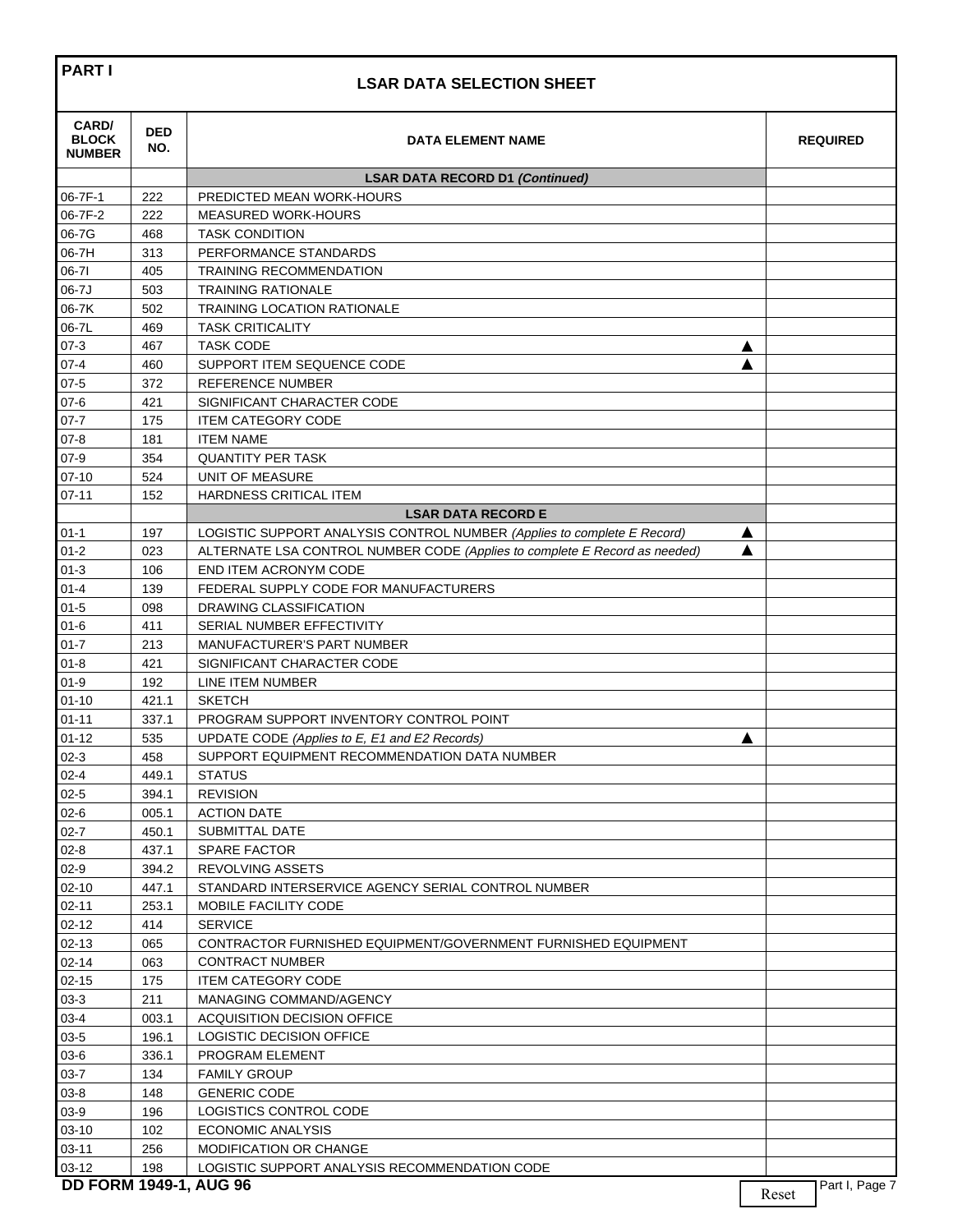## **LSAR DATA SELECTION SHEET**

| CARD/<br><b>BLOCK</b><br><b>NUMBER</b> | <b>DED</b><br>NO. | <b>DATA ELEMENT NAME</b>                                        |       | <b>REQUIRED</b> |
|----------------------------------------|-------------------|-----------------------------------------------------------------|-------|-----------------|
|                                        |                   | <b>LSAR DATA RECORD E (Continued)</b>                           |       |                 |
| $03 - 13$                              | 477.1             | <b>TECHNICAL EVALUATION PRIORITY CODE</b>                       |       |                 |
| $04-3$                                 | 329.1             | <b>PREPARING ACTIVITY</b>                                       |       |                 |
| $04 - 4$                               | 483.1             | TEST MEASUREMENT AND DIAGNOSTIC EQUIPMENT REGISTER CODE         |       |                 |
| $04 - 5$                               | 484               | TEST MEASUREMENT AND DIAGNOSTIC EQUIPMENT REGISTER INDEX NUMBER |       |                 |
| $04-6$                                 | 235               | <b>MEAN TIME BETWEEN FAILURES</b>                               |       |                 |
| $04 - 7$                               | 236               | MEAN TIME BETWEEN MAINTENANCE ACTIONS                           |       |                 |
| $04 - 8$                               | 241               | <b>MEAN TIME TO REPAIR</b>                                      |       |                 |
| $04 - 9$                               | 066               | CONTRACTOR TECHNICAL INFORMATION CODE                           |       |                 |
| $04 - 10$                              | 423               | SKILL SPECIALTY CODE                                            |       |                 |
| $05-3$                                 | 288               | OPERATIONS/MAINTENANCE LEVEL                                    |       |                 |
| 05-4                                   | 510               | <b>TYPE CLASSIFICATION</b>                                      |       |                 |
| $05 - 5$                               | 190               | LIFE SPAN                                                       |       |                 |
| $05-6$                                 | 189               | LIFE CYCLE STATUS                                               |       |                 |
| $05 - 7$                               | 080.1             | DATE OF FIRST ARTICLE                                           |       |                 |
| $05-8$                                 | 547               | YEAR OF FIELDING                                                |       |                 |
| $05-9$                                 | 456               | SUPPORT EQUIPMENT GROUPING                                      |       |                 |
| $05 - 10$                              | 330               | PRE-POSITION CODE                                               |       |                 |
| $05 - 11$                              | 400               | <b>SELF TEST</b>                                                |       |                 |
| $05 - 12$                              | 439.1             | SPECIAL MANAGEMENT                                              |       |                 |
| $05 - 13$                              | 457               | SUPPORT EQUIPMENT REQUIRED                                      |       |                 |
| $05 - 14$                              | 097               | DOCUMENT IDENTIFIER CODE                                        |       |                 |
| $05 - 15$                              | 392               | REPORTABLE ITEM CONTROL CODE                                    |       |                 |
| $05 - 16$                              | 048               | <b>CALIBRATION STANDARD</b>                                     |       |                 |
| $05 - 17$                              | 047               | <b>CALIBRATION REQUIRED</b>                                     |       |                 |
| $05 - 18$                              | 045               | <b>CALIBRATION INTERVAL</b>                                     |       |                 |
| $05 - 19$                              | 049               | <b>CALIBRATION TIME</b>                                         |       |                 |
| $05 - 20$                              | 046               | <b>CALIBRATION ITEM</b>                                         |       |                 |
| $05 - 21$                              | 485               | <b>TEST POINTS</b>                                              |       |                 |
| $05 - 22$                              | 483               | <b>TEST LANGUAGE</b>                                            |       |                 |
|                                        |                   | TECHNICAL MANUAL REQUIRED CODE                                  |       |                 |
| $05 - 23$                              | 481.1             |                                                                 |       |                 |
| 05-24                                  | 046.1             | CALIBRATION/MEASUREMENT REQUIREMENT SUMMARY RECOMMENDED         |       |                 |
| $06-3$                                 | 278               | OPERATING CHARACTERISTICS                                       |       |                 |
| 06-3A                                  | 185               | LENGTH                                                          |       |                 |
| 06-3B                                  | 543               | <b>WIDTH</b>                                                    |       |                 |
| 06-3C                                  | 156               | <b>HEIGHT</b>                                                   |       |                 |
| 06-3D                                  | 524               | UNIT OF MEASURE CODE                                            |       |                 |
| 06-3E                                  | 542               | <b>WEIGHT</b>                                                   |       |                 |
| 06-3F                                  | 524               | UNIT OF MEASURE CODE                                            |       |                 |
| 06-4                                   | 450               | STORAGE CHARACTERISTICS                                         |       |                 |
| 06-4A                                  | 185               | <b>LENGTH</b>                                                   |       |                 |
| 06-4B                                  | 543               | <b>WIDTH</b>                                                    |       |                 |
| 06-4C                                  | 156               | <b>HEIGHT</b>                                                   |       |                 |
| 06-4D                                  | 524               | UNIT OF MEASURE CODE                                            |       |                 |
| 06-4E                                  | 542               | <b>WEIGHT</b>                                                   |       |                 |
| 06-4F                                  | 524               | UNIT OF MEASURE CODE                                            |       |                 |
| $06 - 5$                               | 291               | <b>OPERATOR'S MANUAL</b>                                        |       |                 |
| $07-3$                                 | 263               | <b>NONRECURRING</b>                                             |       |                 |
| 07-3A                                  | 153.1             | HARDWARE DEVELOPMENT PRICE                                      |       |                 |
| 07-3B                                  | 088.3             | <b>DESIGN DATA PRICE</b>                                        |       |                 |
| 07-3C                                  | 307.1             | PASS-THRU PRICE                                                 |       |                 |
| 07-3D                                  | 163.1             | <b>INTEGRATED LOGISTIC SUPPORT PRICE</b>                        |       |                 |
| $07 - 4$                               | 368               | <b>RECURRING</b>                                                |       |                 |
| $07 - 5$                               | 112               | <b>EXTENDED UNIT PRICE</b>                                      |       |                 |
| <b>DD FORM 1949-1, AUG 96</b>          |                   |                                                                 | Reset | Part I, Page 8  |